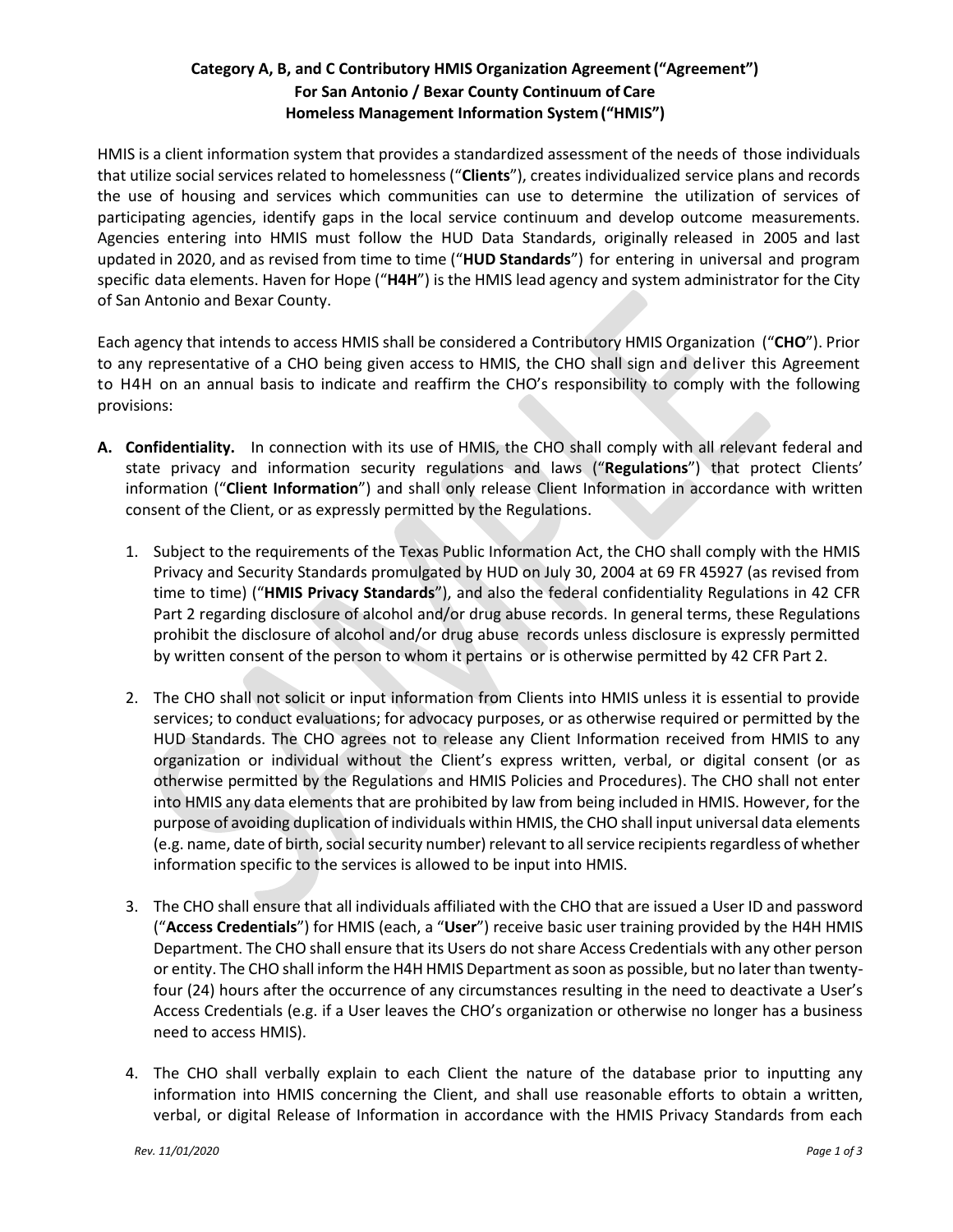Client. The CHO will encourage Clients to participate in the collection of information.

- 5. The CHO shall be bound by all restrictions placed upon the data by any Client. The CHO shall diligently record in HMIS all restrictions requested. The CHO shall not knowingly enter false or misleading data under any circumstances, and shall correct any erroneous information upon becoming aware of the error.
- 6. If this Agreement is terminated, H4H and all other HMIS users shall continue to have the right to use all Client data previously entered into HMIS by the terminating CHO.
- 7. If a Client does not consent to sharing his or her information, only the Client's demographics should be entered into HMIS.

# **B. Use of Client Information and Data Entry.**

- 1. The CHO shall only enter individuals in HMIS that exist as Clients within Bexar County or within other counties if required by the CHO, and the CHO has first obtained the written approval of the H4H HMIS Department.
- 2. The CHO shall use Client information in HMIS solely for the purpose of assisting the CHO in providing adequate and appropriate services to the Client.
- 3. The CHO shall consistently enter Client information into HMIS on a timely basis consistent with the HMIS Data Quality Plan as modified by the SARAH HMIS sub-committee from time to time.

# **C. Compliance; CHO's Indemnity; Limitation of Remedies.**

- 1. The CHO shall ensure that its Users are bound by the same restrictions and conditions that apply to the CHO under this Agreement, and shall cause its Users to comply herewith.
- 2. The CHO shall use appropriate safeguards to prevent the unauthorized use or disclosure of Client Information in HMIS, and shall designate an HMIS Security Officer who implements information security measures, ensures completion of Client Information privacy and security awareness training by Users annually, and conducts quarterly security reviews.
- 3. The CHO agrees to notify H4H as soon as possible upon becoming aware of any unauthorized access, use or disclosure of Client Information in HMIS, or any use of HMIS except as permitted by the HUD Standards.
- 4. **THE CHO HEREBY AGREES TO INDEMNIFY, DEFEND AND HOLD HARMLESS H4H AND ALL OTHER CHO'S (INCLUDING THEIR RESPECTIVE OFFICERS, USERS, DIRECTORS, EMPLOYEES, PROFESSIONAL ADVISORS, AND AGENTS) FROM AND AGAINST**  ALL DEMANDS, CLAIMS, SUITS, PROCEEDINGS, JUDGMENTS, SETTLEMENTS, ARBITRATION AWARDS, DAMAGES, LOSS, **COST, EXPENSE (INCLUDING REASONABLE ATTORNEYS' FEES AND COSTS OF LITIGATION), SANCTIONS, FINES AND PENALTIES ARISING OUT OF OR RESULTING FROM ANY ACTS OR OMISSIONS OF THE CHO AND /OR ANY OF ITS REPRESENTATIVES IN VIOLATION OF THIS AGREEMENT**.
- 5. **NO PARTY SHALL BE LIABLE FOR ANY SPECIAL, INDIRECT, CONSEQUENTIAL OR PUNITIVE DAMAGES (INCLUDING LOSS OF PROFITS) UNDER OR IN CONNECTION WITH THIS AGREEMENT.**

### **D. TERMINATION; MISCELLANEOUS.**